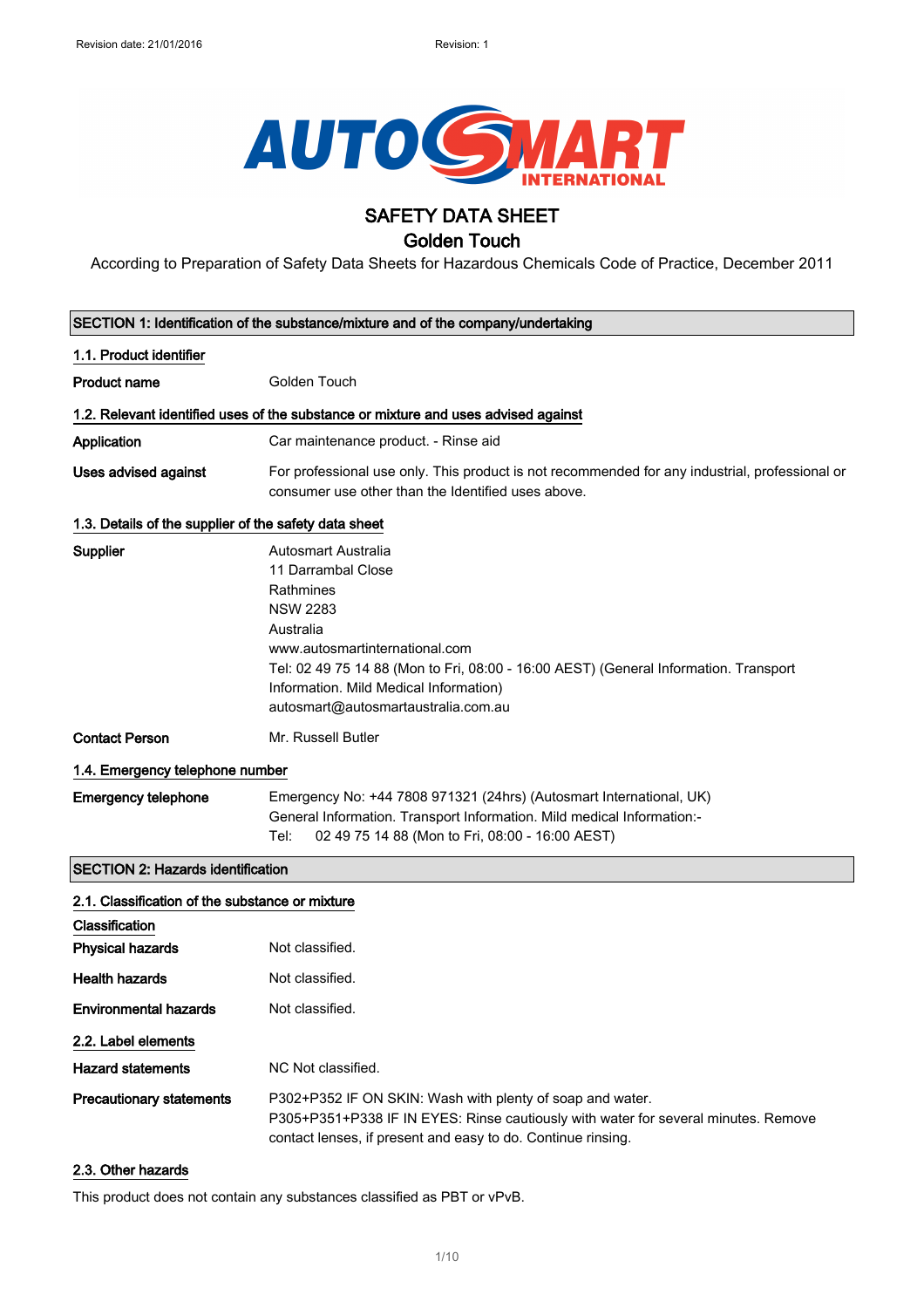# SECTION 3: Composition/information on ingredients 3.2. Mixtures Silicone Quaternium-17 3<5% CAS number: 51942-86-0 Classification Aquatic Chronic 3 - H412 2-BUTOXYETHANOL 2<3%

Classification Acute Tox. 4 - H302 Acute Tox. 4 - H312 Acute Tox. 4 - H332 Skin Irrit. 2 - H315 Eye Irrit. 2 - H319

CAS number: 111-76-2 EC number: 203-905-0 REACH registration number: 01- 2119475108-36-xxxx

Substance with a Community workplace exposure limit.

Classification (67/548/EEC or 1999/45/EC) Xn;R20/21/22 Xi;R36/38

The Full Text for all R-Phrases and Hazard Statements is Displayed in Section 16.

#### SECTION 4: First aid measures

| 4.1. Description of first aid measures |                                                                                                                                                                                                                                                                                                                                                                                                                                                                                                 |
|----------------------------------------|-------------------------------------------------------------------------------------------------------------------------------------------------------------------------------------------------------------------------------------------------------------------------------------------------------------------------------------------------------------------------------------------------------------------------------------------------------------------------------------------------|
| <b>General information</b>             | Get medical attention if any discomfort continues. Show this Safety Data Sheet to the medical<br>personnel.                                                                                                                                                                                                                                                                                                                                                                                     |
| <b>Inhalation</b>                      | Move affected person to fresh air and keep warm and at rest in a position comfortable for<br>breathing. Maintain an open airway. Loosen tight clothing such as collar, tie or belt.                                                                                                                                                                                                                                                                                                             |
| Ingestion                              | Rinse mouth thoroughly with water. Remove any dentures. Give a few small glasses of water<br>or milk to drink. Stop if the affected person feels sick as vomiting may be dangerous. Do not<br>induce vomiting unless under the direction of medical personnel. If vomiting occurs, the head<br>should be kept low so that vomit does not enter the lungs. Never give anything by mouth to an<br>unconscious person. Maintain an open airway. Loosen tight clothing such as collar, tie or belt. |
| <b>Skin Contact</b>                    | Remove affected person from source of contamination. Rinse immediately with plenty of<br>water.                                                                                                                                                                                                                                                                                                                                                                                                 |
| Eye contact                            | Rinse immediately with plenty of water. Remove any contact lenses and open eyelids wide<br>apart. Continue to rinse for at least 10 minutes.                                                                                                                                                                                                                                                                                                                                                    |
| <b>Protection of first aiders</b>      | First aid personnel should wear appropriate protective equipment during any rescue.                                                                                                                                                                                                                                                                                                                                                                                                             |
|                                        | 4.2. Most important symptoms and effects, both acute and delayed                                                                                                                                                                                                                                                                                                                                                                                                                                |
| General information                    | See Section 11 for additional information on health hazards. The severity of the symptoms<br>described will vary dependent on the concentration and the length of exposure.                                                                                                                                                                                                                                                                                                                     |
| Inhalation                             | Prolonged inhalation of high concentrations may damage respiratory system.                                                                                                                                                                                                                                                                                                                                                                                                                      |
| Ingestion                              | Gastrointestinal symptoms, including upset stomach. Fumes from the stomach contents may<br>be inhaled, resulting in the same symptoms as inhalation.                                                                                                                                                                                                                                                                                                                                            |
| <b>Skin contact</b>                    | Prolonged contact may cause dryness of the skin.                                                                                                                                                                                                                                                                                                                                                                                                                                                |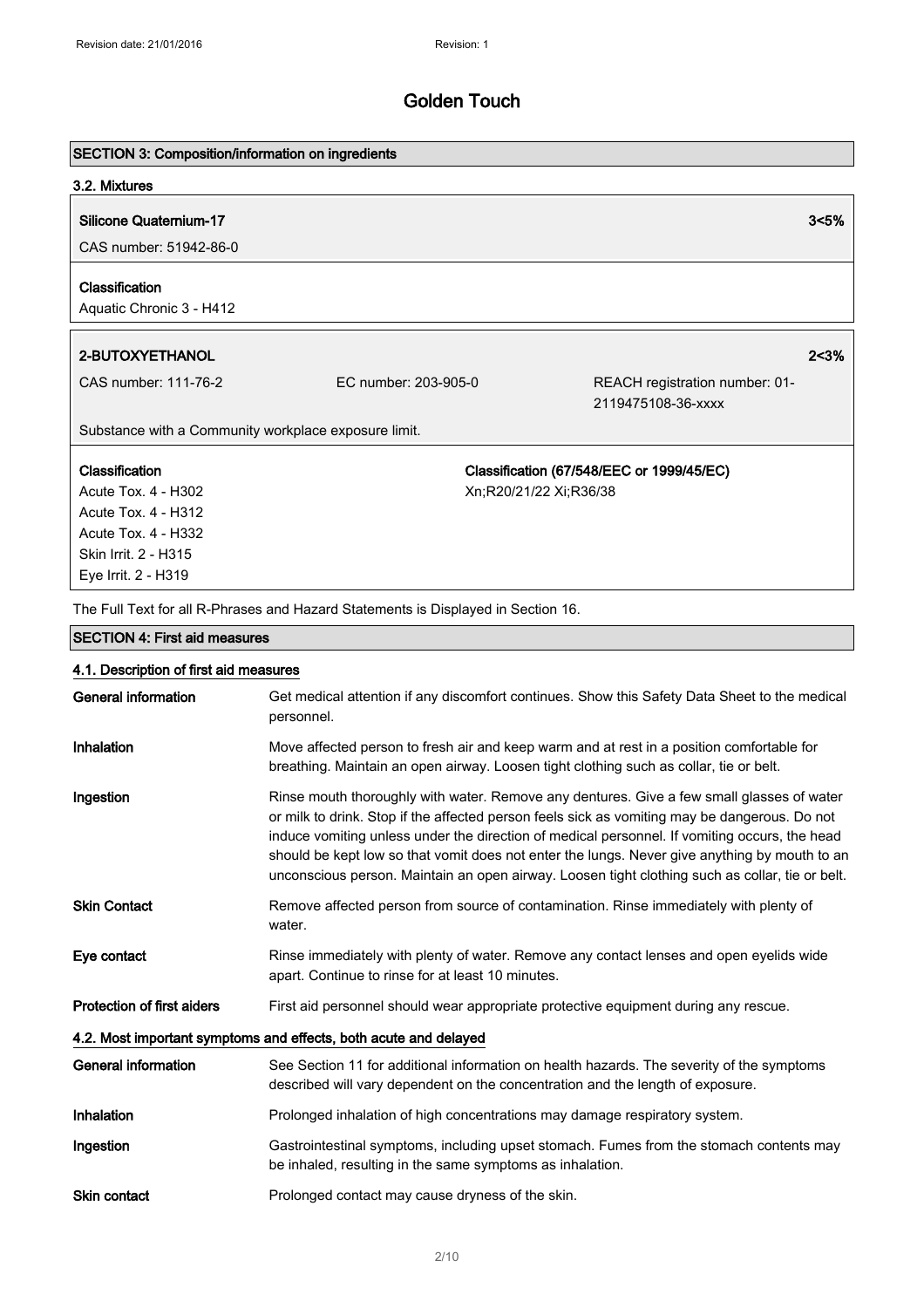| Eye contact                                                                     | May cause temporary eye irritation.                                                                                                                                                                                                                                                                                                                                                                                                                                                                                                      |
|---------------------------------------------------------------------------------|------------------------------------------------------------------------------------------------------------------------------------------------------------------------------------------------------------------------------------------------------------------------------------------------------------------------------------------------------------------------------------------------------------------------------------------------------------------------------------------------------------------------------------------|
| 4.3. Indication of any immediate medical attention and special treatment needed |                                                                                                                                                                                                                                                                                                                                                                                                                                                                                                                                          |
| Notes for the doctor                                                            | Treat symptomatically.                                                                                                                                                                                                                                                                                                                                                                                                                                                                                                                   |
| <b>Specific treatments</b>                                                      | No special treatment required.                                                                                                                                                                                                                                                                                                                                                                                                                                                                                                           |
| <b>SECTION 5: Firefighting measures</b>                                         |                                                                                                                                                                                                                                                                                                                                                                                                                                                                                                                                          |
| 5.1. Extinguishing media                                                        |                                                                                                                                                                                                                                                                                                                                                                                                                                                                                                                                          |
| Suitable extinguishing media                                                    | The product is not flammable. Extinguish with alcohol-resistant foam, carbon dioxide, dry<br>powder or water fog. Use fire-extinguishing media suitable for the surrounding fire.                                                                                                                                                                                                                                                                                                                                                        |
| <b>Hazchem Code</b>                                                             | Do not use water jet as an extinguisher, as this will spread the fire.                                                                                                                                                                                                                                                                                                                                                                                                                                                                   |
| 5.2. Special hazards arising from the substance or mixture                      |                                                                                                                                                                                                                                                                                                                                                                                                                                                                                                                                          |
| Specific hazards                                                                | Containers can burst violently or explode when heated, due to excessive pressure build-up.                                                                                                                                                                                                                                                                                                                                                                                                                                               |
| Hazardous combustion<br>products                                                | Thermal decomposition or combustion products may include the following substances:<br>Harmful gases or vapours.                                                                                                                                                                                                                                                                                                                                                                                                                          |
| 5.3. Advice for firefighters                                                    |                                                                                                                                                                                                                                                                                                                                                                                                                                                                                                                                          |
| Protective actions during<br>firefighting                                       | Avoid breathing fire gases or vapours. Evacuate area. Cool containers exposed to heat with<br>water spray and remove them from the fire area if it can be done without risk. Cool containers<br>exposed to flames with water until well after the fire is out. If a leak or spill has not ignited, use<br>water spray to disperse vapours and protect men stopping the leak. Control run-off water by<br>containing and keeping it out of sewers and watercourses. If risk of water pollution occurs,<br>notify appropriate authorities. |
| Special protective equipment<br>for firefighters                                | Wear positive-pressure self-contained breathing apparatus (SCBA) and appropriate protective<br>clothing. Firefighter's clothing conforming to European standard EN469 (including helmets,<br>protective boots and gloves) will provide a basic level of protection for chemical incidents.                                                                                                                                                                                                                                               |
| <b>SECTION 6: Accidental release measures</b>                                   |                                                                                                                                                                                                                                                                                                                                                                                                                                                                                                                                          |
|                                                                                 | 6.1. Personal precautions, protective equipment and emergency procedures                                                                                                                                                                                                                                                                                                                                                                                                                                                                 |
| <b>Personal precautions</b>                                                     | No action shall be taken without appropriate training or involving any personal risk. Keep<br>unnecessary and unprotected personnel away from the spillage. Wear protective clothing as<br>described in Section 8 of this safety data sheet. Follow precautions for safe handling<br>described in this safety data sheet. Wash thoroughly after dealing with a spillage.                                                                                                                                                                 |
| 6.2. Environmental precautions                                                  |                                                                                                                                                                                                                                                                                                                                                                                                                                                                                                                                          |
| <b>Environmental precautions</b>                                                | Avoid discharge to the aquatic environment. Large Spillages: Inform the relevant authorities if<br>environmental pollution occurs (sewers, waterways, soil or air).                                                                                                                                                                                                                                                                                                                                                                      |
| 6.3. Methods and material for containment and cleaning up                       |                                                                                                                                                                                                                                                                                                                                                                                                                                                                                                                                          |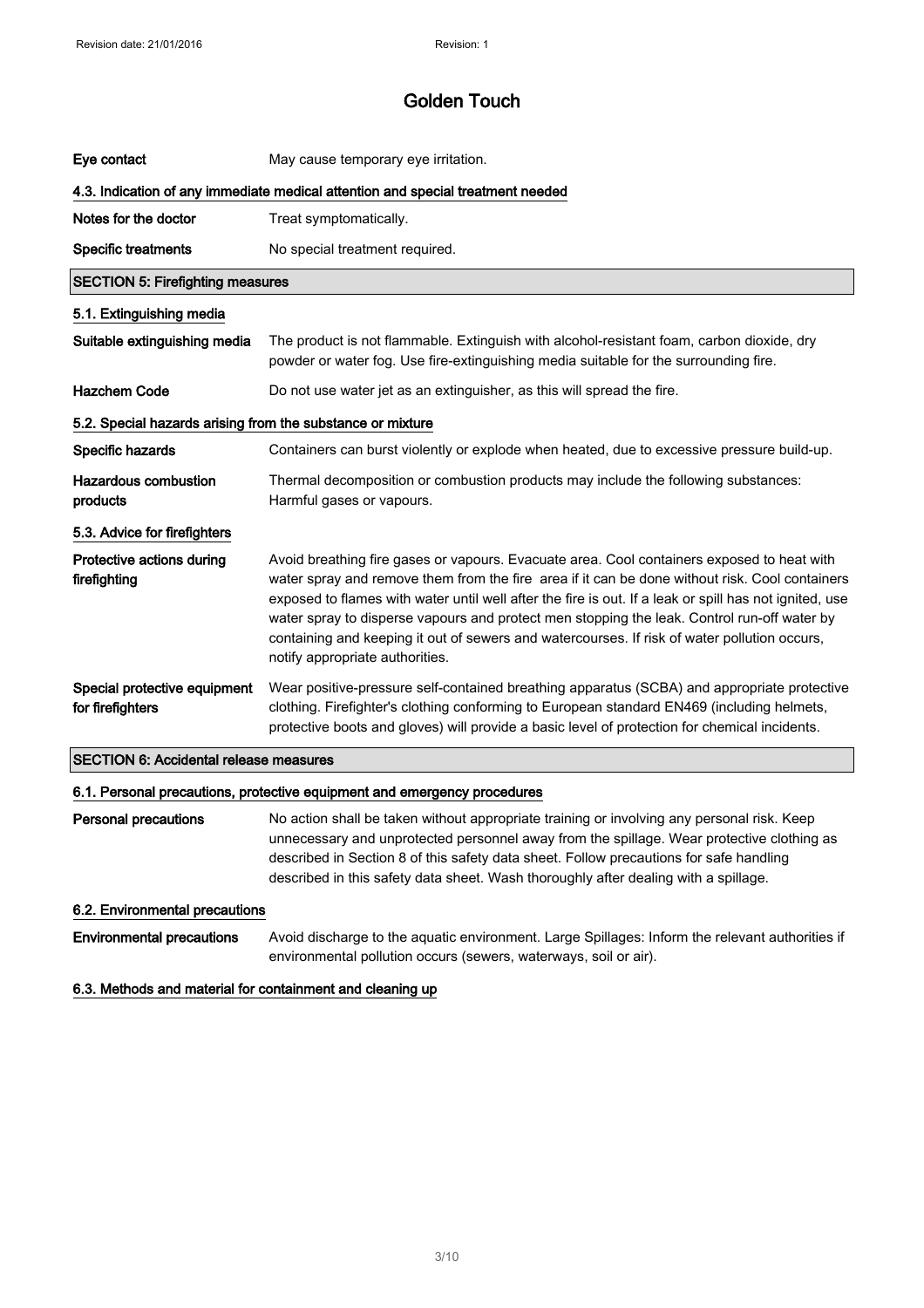Methods for cleaning up Wear protective clothing as described in Section 8 of this safety data sheet. Clear up spills immediately and dispose of waste safely. Reuse or recycle products wherever possible. Approach the spillage from upwind. Small Spillages: If the product is soluble in water, dilute the spillage with water and mop it up. Alternatively, or if it is not water-soluble, absorb the spillage with an inert, dry material and place it in a suitable waste disposal container. Large Spillages: If leakage cannot be stopped, evacuate area. Flush spilled material into an effluent treatment plant, or proceed as follows. Contain and absorb spillage with sand, earth or other non-combustible material. Place waste in labelled, sealed containers. Clean contaminated objects and areas thoroughly, observing environmental regulations. The contaminated absorbent may pose the same hazard as the spilled material. Flush contaminated area with plenty of water. Wash thoroughly after dealing with a spillage. Following dilution, discharge to the sewer with plenty of water may be permitted. The requirements of the local water authority must be complied with if contaminated water is flushed directly to the sewer. Dispose of waste to licensed waste disposal site in accordance with the requirements of the local Waste Disposal Authority.

#### 6.4. Reference to other sections

Reference to other sections For personal protection, see Section 8.

| <b>SECTION 7: Handling and storage</b>                            |                                                                                                                                                                                                                                                                                                                                                  |
|-------------------------------------------------------------------|--------------------------------------------------------------------------------------------------------------------------------------------------------------------------------------------------------------------------------------------------------------------------------------------------------------------------------------------------|
| 7.1. Precautions for safe handling                                |                                                                                                                                                                                                                                                                                                                                                  |
| Usage precautions                                                 | Read and follow manufacturer's recommendations. Wear protective clothing as described in<br>Section 8 of this safety data sheet. Keep away from food, drink and animal feeding stuffs.<br>Handle all packages and containers carefully to minimise spills. Keep container tightly sealed<br>when not in use. Avoid the formation of mists.       |
| Advice on general<br>occupational hygiene                         | Wash promptly if skin becomes contaminated. Take off contaminated clothing and wash<br>before reuse. Wash contaminated clothing before reuse. Do not eat, drink or smoke when<br>using this product. Wash at the end of each work shift and before eating, smoking and using<br>the toilet. Change work clothing daily before leaving workplace. |
| 7.2. Conditions for safe storage, including any incompatibilities |                                                                                                                                                                                                                                                                                                                                                  |
| Storage precautions                                               | Store in accordance with local regulations.                                                                                                                                                                                                                                                                                                      |
| Storage class                                                     | Chemical storage.                                                                                                                                                                                                                                                                                                                                |
| 7.3. Specific end use(s)                                          |                                                                                                                                                                                                                                                                                                                                                  |
| Specific end use(s)                                               | The identified uses for this product are detailed in Section 1.2.                                                                                                                                                                                                                                                                                |
| <b>SECTION 8: Exposure Controls/personal protection</b>           |                                                                                                                                                                                                                                                                                                                                                  |
| 8.1. Control parameters                                           |                                                                                                                                                                                                                                                                                                                                                  |

### Occupational exposure limits 2-BUTOXYETHANOL

Long-term exposure limit (8-hour TWA): 20 ppm 96.9 mg/m<sup>3</sup> Short-term exposure limit (15-minute): 50 ppm 242 mg/m<sup>3</sup> Sk

Sk = Absorption through the skin may be a significant source of exposure.

### 2-BUTOXYETHANOL (CAS: 111-76-2)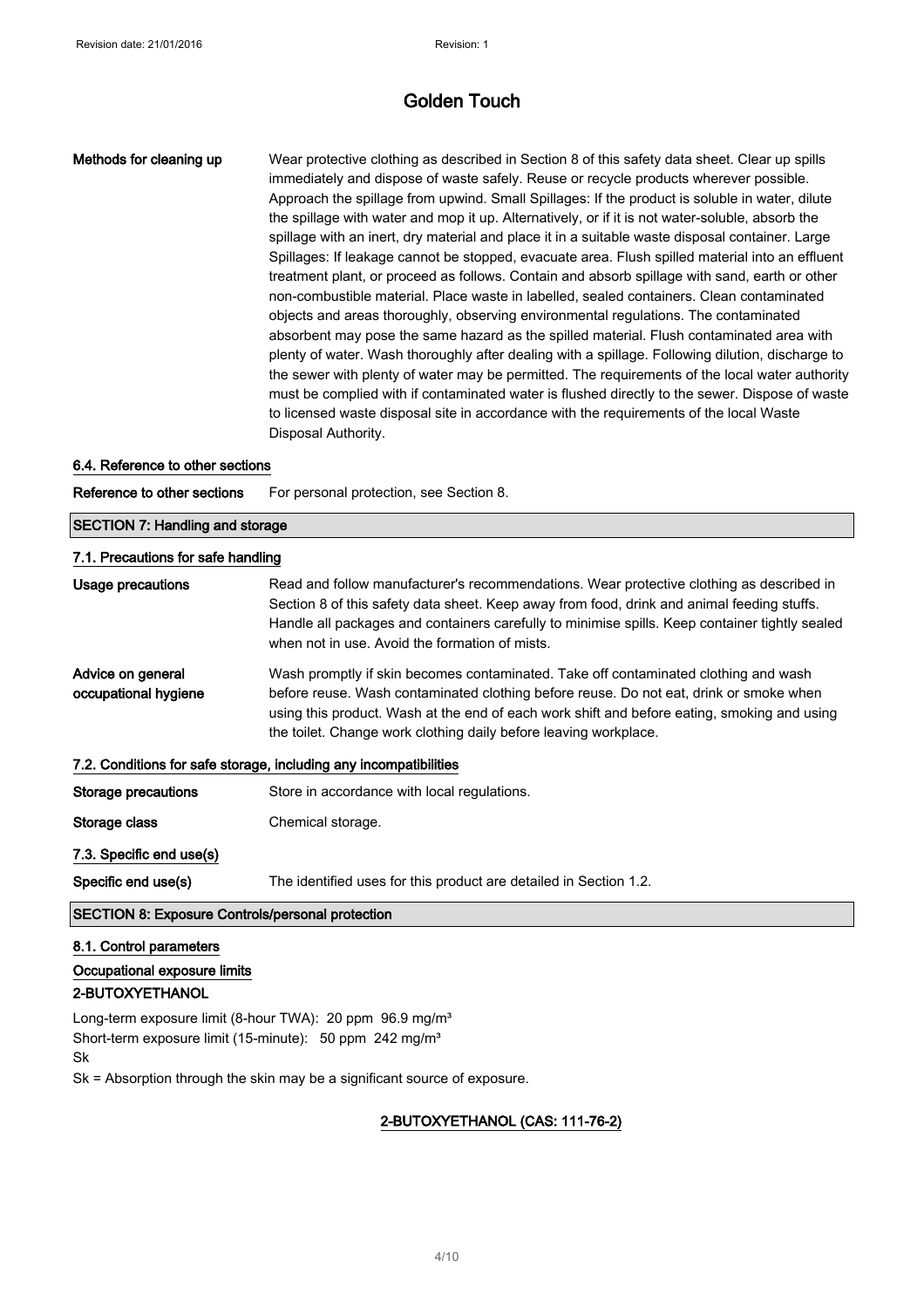| <b>DNEL</b>                               | Industry - Dermal; Short term : 89 mg/kg/day<br>Industry - Inhalation; Short term : 246 mg/m <sup>3</sup><br>Industry - Dermal; Long term : 75 mg/kg/day<br>Industry - Inhalation; Long term : 98 mg/m <sup>3</sup><br>Consumer - Dermal; Short term : 44.5 mg/kg/day<br>Consumer - Inhalation; Short term : 123 mg/m <sup>3</sup><br>Consumer - Oral; Short term : 13.4 mg/kg/day<br>Consumer - Dermal; Long term : 38 mg/kg/day<br>Consumer - Inhalation; Long term : 49 mg/m <sup>3</sup>                                                                                                                                                                           |
|-------------------------------------------|------------------------------------------------------------------------------------------------------------------------------------------------------------------------------------------------------------------------------------------------------------------------------------------------------------------------------------------------------------------------------------------------------------------------------------------------------------------------------------------------------------------------------------------------------------------------------------------------------------------------------------------------------------------------|
| <b>PNEC</b>                               | - Fresh water; 8.8 mg/l<br>- Marine water; 0.88 mg/l<br>- Sediment (Freshwater); 8.14 mg/kg<br>- Soil; 2.8 mg/kg<br>- STP; 463 mg/l                                                                                                                                                                                                                                                                                                                                                                                                                                                                                                                                    |
| 8.2. Exposure controls                    |                                                                                                                                                                                                                                                                                                                                                                                                                                                                                                                                                                                                                                                                        |
| Protective equipment                      |                                                                                                                                                                                                                                                                                                                                                                                                                                                                                                                                                                                                                                                                        |
| Appropriate engineering<br>controls       | Provide adequate ventilation. Good general ventilation should be adequate to control worker<br>exposure to airborne contaminants.                                                                                                                                                                                                                                                                                                                                                                                                                                                                                                                                      |
| Eye/face protection                       | Eyewear complying with an approved standard should be worn if a risk assessment indicates<br>eye contact is possible. Personal protective equipment for eye and face protection should<br>comply with European Standard EN166. The following protection should be worn: Chemical<br>splash goggles.                                                                                                                                                                                                                                                                                                                                                                    |
| Hand protection                           | Chemical-resistant, impervious gloves complying with an approved standard should be worn if<br>a risk assessment indicates skin contact is possible. The most suitable glove should be<br>chosen in consultation with the glove supplier/manufacturer, who can provide information<br>about the breakthrough time of the glove material. To protect hands from chemicals, gloves<br>should comply with European Standard EN374. Considering the data specified by the glove<br>manufacturer, check during use that the gloves are retaining their protective properties and<br>change them as soon as any deterioration is detected. Frequent changes are recommended. |
| Other skin and body<br>protection         | Appropriate footwear and additional protective clothing complying with an approved standard<br>should be worn if a risk assessment indicates skin contamination is possible.                                                                                                                                                                                                                                                                                                                                                                                                                                                                                           |
| Hygiene measures                          | Provide eyewash station and safety shower. Contaminated work clothing should not be<br>allowed out of the workplace. Wash contaminated clothing before reuse. Clean equipment<br>and the work area every day. Good personal hygiene procedures should be implemented.<br>Wash at the end of each work shift and before eating, smoking and using the toilet. When<br>using do not eat, drink or smoke.                                                                                                                                                                                                                                                                 |
| Respiratory protection                    | Respiratory protection complying with an approved standard should be worn if a risk<br>assessment indicates inhalation of contaminants is possible. Provide adequate ventilation.<br>Large Spillages: If ventilation is inadequate, suitable respiratory protection must be worn.                                                                                                                                                                                                                                                                                                                                                                                      |
| <b>Environmental exposure</b><br>controls | Not regarded as dangerous for the environment.                                                                                                                                                                                                                                                                                                                                                                                                                                                                                                                                                                                                                         |

SECTION 9: Physical and Chemical Properties

### 9.1. Information on basic physical and chemical properties

### Appearance Liquid.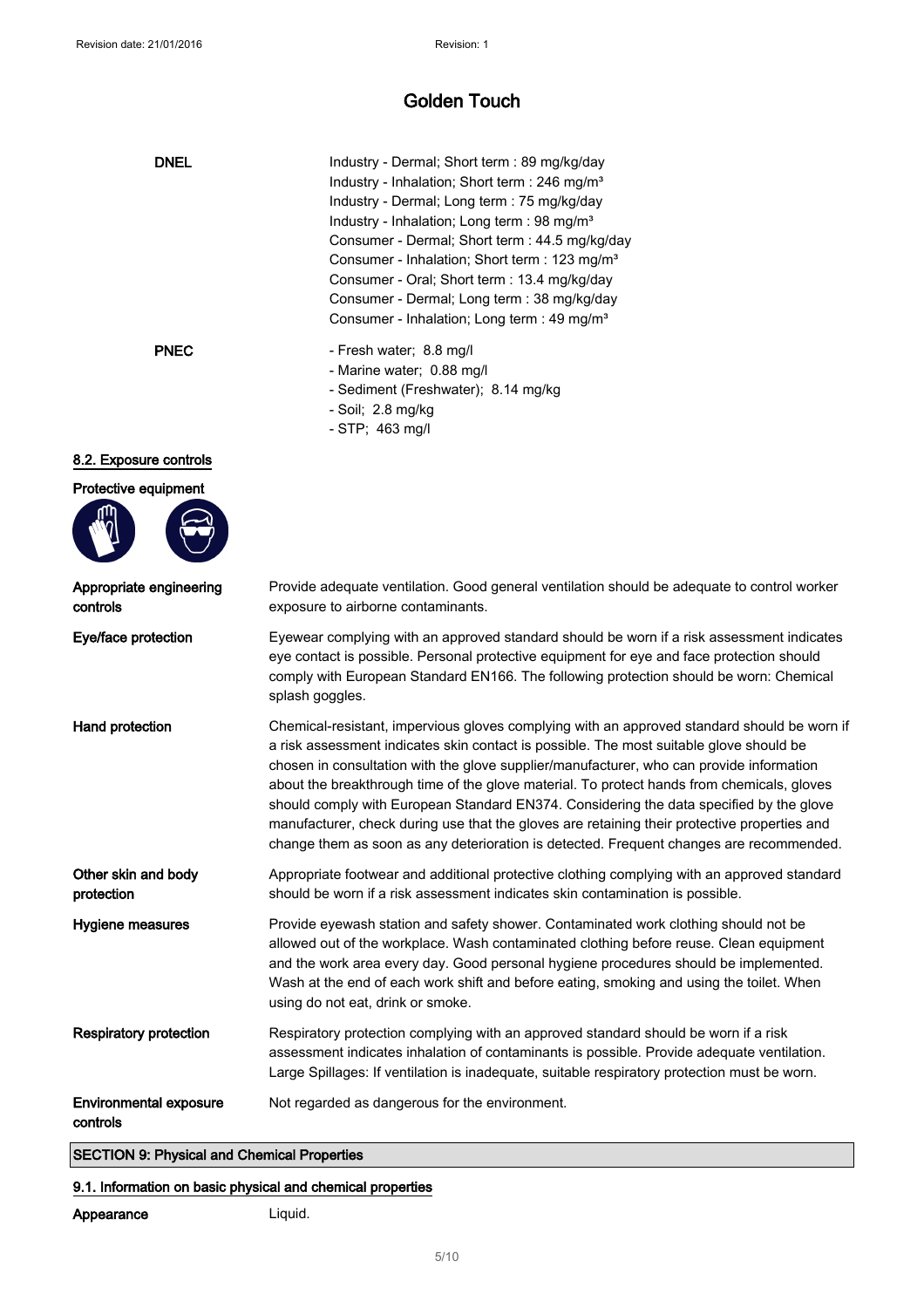| Colour                                          | Orange.                                                                                                                                                                 |
|-------------------------------------------------|-------------------------------------------------------------------------------------------------------------------------------------------------------------------------|
| Odour                                           | Detergent.                                                                                                                                                              |
| рH                                              | pH (concentrated solution): $\sim 6.0$ - 8.0                                                                                                                            |
| <b>Melting point</b>                            | $\sim 0^{\circ}$ C                                                                                                                                                      |
| Initial boiling point and range                 | ~ 100°C @ 1015 mbar                                                                                                                                                     |
| Flash point                                     | > 67°C CC (Closed cup).                                                                                                                                                 |
| <b>Evaporation rate</b>                         | Not available.                                                                                                                                                          |
| <b>Relative density</b>                         | $\sim 0.990 \; \textcircled{a} \; (20\textdegree\text{C})\textdegree\text{C}$                                                                                           |
| Solubility Value (g/100g H2O<br>$20^{\circ}$ C) | Soluble in water.                                                                                                                                                       |
| <b>Viscosity</b>                                | $\sim$ 1 cSt @ 20 $\degree$ C                                                                                                                                           |
| <b>Oxidising properties</b>                     | The mixture itself has not been tested but none of the ingredient substances meet the criteria<br>for classification as oxidising.                                      |
| Comments                                        | Information declared as "Not available" or "Not applicable" is not considered to be relevant to<br>the implementation of the proper control measures.                   |
| 9.2. Other information                          |                                                                                                                                                                         |
| Volatile organic compound                       | This product contains a maximum VOC content of 28 g/litre.                                                                                                              |
| <b>SECTION 10: Stability and reactivity</b>     |                                                                                                                                                                         |
|                                                 |                                                                                                                                                                         |
| 10.1. Reactivity                                |                                                                                                                                                                         |
| Reactivity                                      | There are no known reactivity hazards associated with this product.                                                                                                     |
| 10.2. Chemical stability                        |                                                                                                                                                                         |
| <b>Stability</b>                                | Stable at normal ambient temperatures and when used as recommended. Stable under the<br>prescribed storage conditions.                                                  |
| 10.3. Possibility of hazardous reactions        |                                                                                                                                                                         |
| Possibility of hazardous<br>reactions           | No potentially hazardous reactions known.                                                                                                                               |
| 10.4. Conditions to avoid                       |                                                                                                                                                                         |
| <b>Conditions to avoid</b>                      | There are no known conditions that are likely to result in a hazardous situation.                                                                                       |
| 10.5. Incompatible materials                    |                                                                                                                                                                         |
| <b>Materials to avoid</b>                       | No specific material or group of materials is likely to react with the product to produce a<br>hazardous situation.                                                     |
| 10.6. Hazardous decomposition products          |                                                                                                                                                                         |
| Hazardous decomposition<br>products             | Does not decompose when used and stored as recommended. Thermal decomposition or<br>combustion products may include the following substances: Harmful gases or vapours. |
| <b>SECTION 11: Toxicological information</b>    |                                                                                                                                                                         |
| 11.1. Information on toxicological effects      |                                                                                                                                                                         |

Toxicological effects Not regarded as a health hazard under current legislation.

Acute toxicity - oral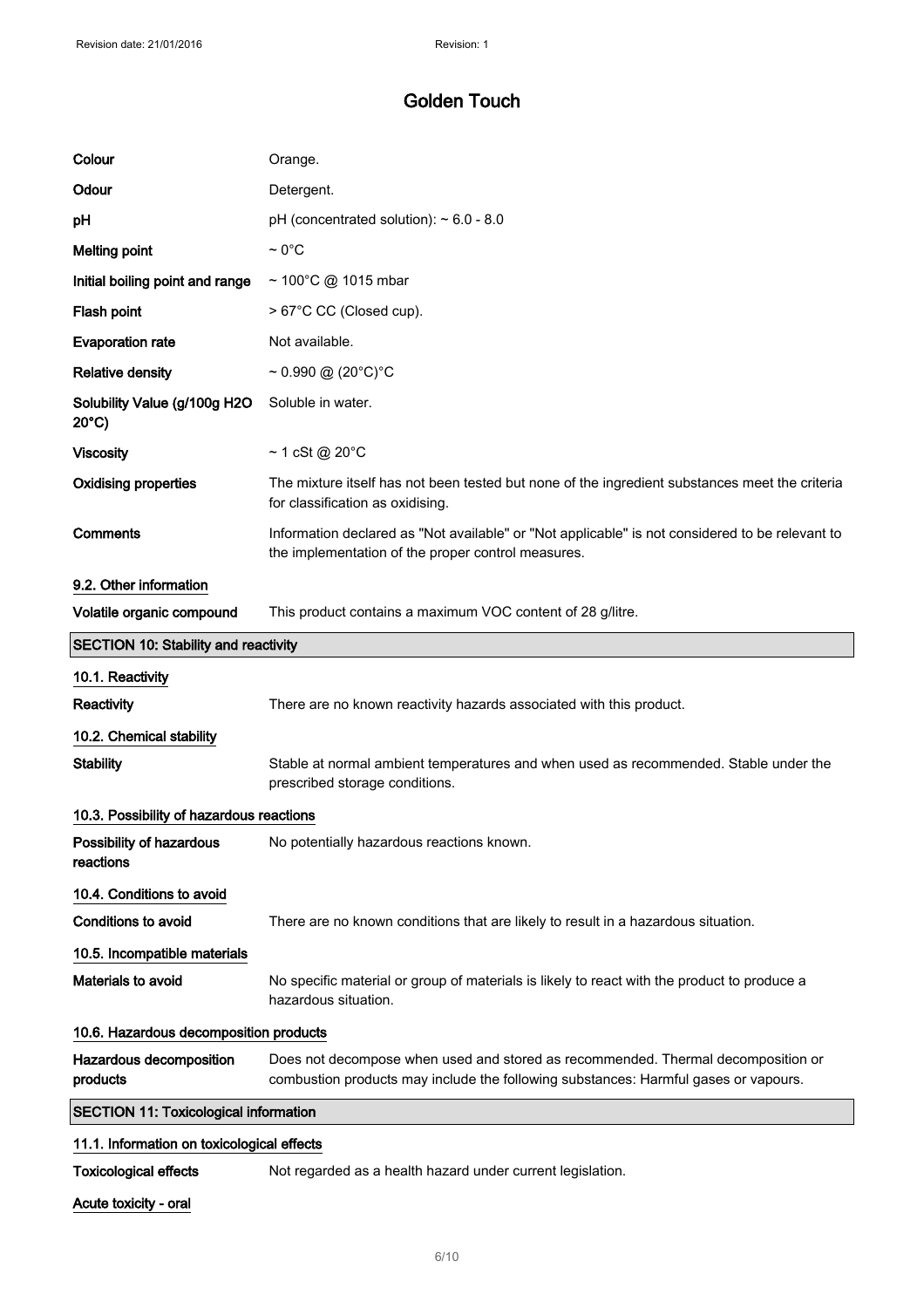| Notes (oral LD <sub>50</sub> )                                       | Based on available data the classification criteria are not met.                                                                                     |
|----------------------------------------------------------------------|------------------------------------------------------------------------------------------------------------------------------------------------------|
| ATE oral (mg/kg)                                                     | 46,428.57                                                                                                                                            |
| Acute toxicity - dermal                                              |                                                                                                                                                      |
| Notes (dermal LD <sub>50</sub> )                                     | Based on available data the classification criteria are not met.                                                                                     |
| ATE dermal (mg/kg)                                                   | 39,285.71                                                                                                                                            |
| Acute toxicity - inhalation                                          |                                                                                                                                                      |
| Notes (inhalation LC <sub>50</sub> )                                 | Based on available data the classification criteria are not met.                                                                                     |
| ATE inhalation (vapours mg/l)                                        | 392.86                                                                                                                                               |
| Skin corrosion/irritation                                            |                                                                                                                                                      |
| Animal data                                                          | Based on available data the classification criteria are not met.                                                                                     |
| <b>Extreme pH</b>                                                    | Moderate $pH$ ( $> 2$ and $< 11.5$ ).                                                                                                                |
| Serious eye damage/irritation<br>Serious eye damage/irritation       | Based on available data the classification criteria are not met.                                                                                     |
| <b>Respiratory sensitisation</b><br><b>Respiratory sensitisation</b> | Based on available data the classification criteria are not met.                                                                                     |
| <b>Skin sensitisation</b><br><b>Skin sensitisation</b>               | Based on available data the classification criteria are not met.                                                                                     |
| Germ cell mutagenicity<br>Genotoxicity - in vitro                    | Based on available data the classification criteria are not met.                                                                                     |
| Carcinogenicity                                                      |                                                                                                                                                      |
| Carcinogenicity                                                      | Based on available data the classification criteria are not met.                                                                                     |
| <b>IARC</b> carcinogenicity                                          | None of the ingredients are listed or exempt.                                                                                                        |
| Reproductive toxicity                                                |                                                                                                                                                      |
| Reproductive toxicity - fertility                                    | Based on available data the classification criteria are not met.                                                                                     |
| Reproductive toxicity -<br>development                               | Based on available data the classification criteria are not met.                                                                                     |
| Specific target organ toxicity - single exposure                     |                                                                                                                                                      |
| STOT - single exposure                                               | Not classified as a specific target organ toxicant after a single exposure.                                                                          |
| Specific target organ toxicity - repeated exposure                   |                                                                                                                                                      |
| STOT - repeated exposure                                             | Not classified as a specific target organ toxicant after repeated exposure.                                                                          |
| Aspiration hazard<br>Aspiration hazard                               | Based on available data the classification criteria are not met.                                                                                     |
| <b>General information</b>                                           | No specific health hazards known. The severity of the symptoms described will vary<br>dependent on the concentration and the length of exposure.     |
| Inhalation                                                           | Prolonged inhalation of high concentrations may damage respiratory system.                                                                           |
| Ingestion                                                            | Gastrointestinal symptoms, including upset stomach. Fumes from the stomach contents may<br>be inhaled, resulting in the same symptoms as inhalation. |
| <b>Skin Contact</b>                                                  | Prolonged contact may cause dryness of the skin.                                                                                                     |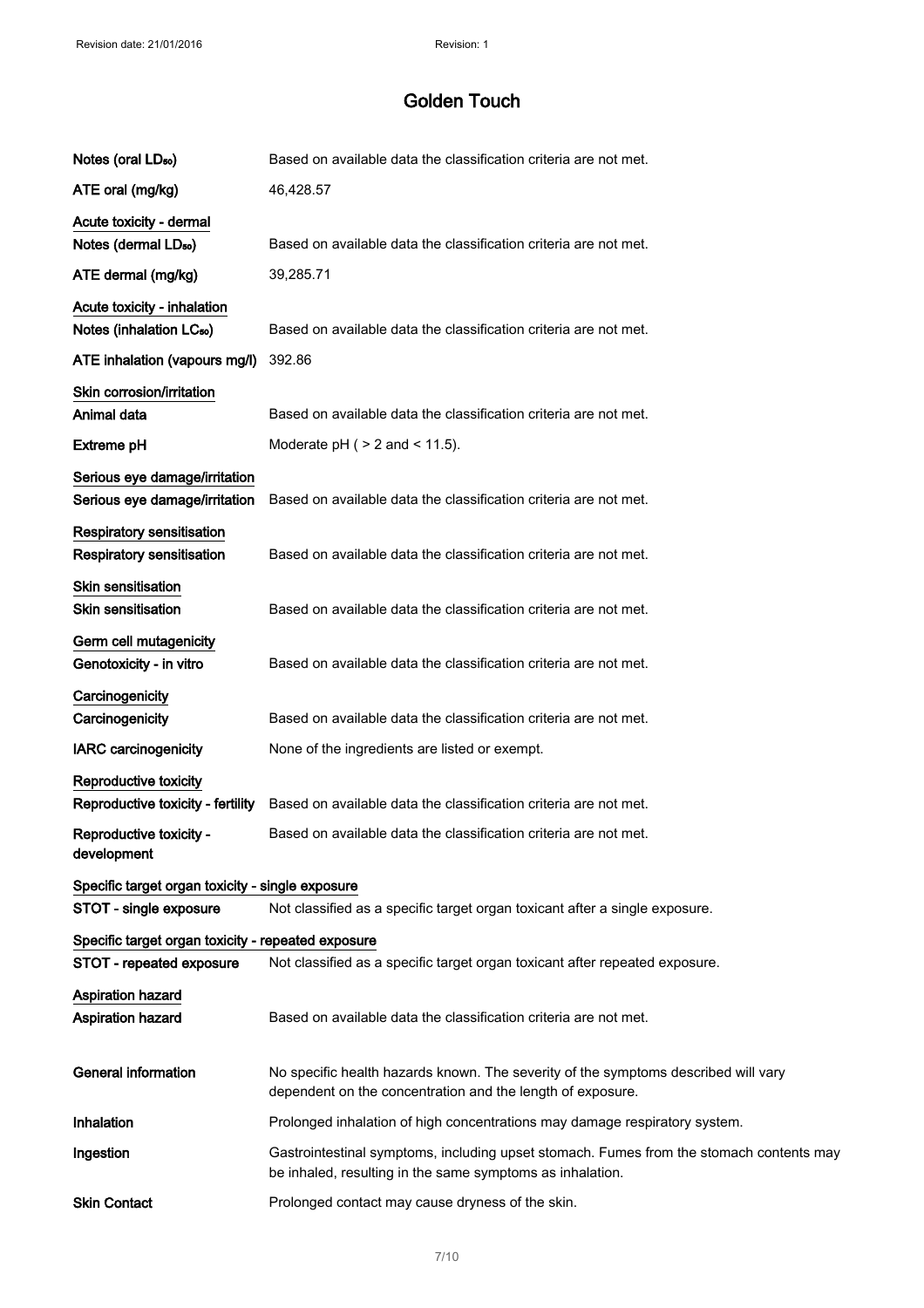| Eye contact                                | May cause temporary eye irritation.                                                                                                                                                                                                                                                                                                                                                                                           |
|--------------------------------------------|-------------------------------------------------------------------------------------------------------------------------------------------------------------------------------------------------------------------------------------------------------------------------------------------------------------------------------------------------------------------------------------------------------------------------------|
| Route of entry                             | Ingestion Inhalation Skin and/or eye contact                                                                                                                                                                                                                                                                                                                                                                                  |
| <b>Target Organs</b>                       | No specific target organs known.                                                                                                                                                                                                                                                                                                                                                                                              |
| <b>SECTION 12: Ecological Information</b>  |                                                                                                                                                                                                                                                                                                                                                                                                                               |
| Ecotoxicity                                | Not regarded as dangerous for the environment. However, large or frequent spills may have<br>hazardous effects on the environment.                                                                                                                                                                                                                                                                                            |
| 12.1. Toxicity                             |                                                                                                                                                                                                                                                                                                                                                                                                                               |
| <b>Toxicity</b>                            | Based on available data the classification criteria are not met.                                                                                                                                                                                                                                                                                                                                                              |
| 12.2. Persistence and degradability        |                                                                                                                                                                                                                                                                                                                                                                                                                               |
|                                            | Persistence and degradability The surfactant(s) contained in this product complies(comply) with the biodegradability criteria<br>as laid down in Regulation (EC) No. 648/2004 on detergents.                                                                                                                                                                                                                                  |
| 12.3. Bioaccumulative potential            |                                                                                                                                                                                                                                                                                                                                                                                                                               |
| <b>Bioaccumulative Potential</b>           | No data available on bioaccumulation.                                                                                                                                                                                                                                                                                                                                                                                         |
| 12.4. Mobility in soil                     |                                                                                                                                                                                                                                                                                                                                                                                                                               |
| <b>Mobility</b>                            | The product is water-soluble and may spread in water systems. The product is non-volatile.                                                                                                                                                                                                                                                                                                                                    |
| 12.5. Results of PBT and vPvB assessment   |                                                                                                                                                                                                                                                                                                                                                                                                                               |
| 12.6. Other adverse effects                |                                                                                                                                                                                                                                                                                                                                                                                                                               |
| Other adverse effects                      | None known.                                                                                                                                                                                                                                                                                                                                                                                                                   |
| <b>SECTION 13: Disposal considerations</b> |                                                                                                                                                                                                                                                                                                                                                                                                                               |
|                                            |                                                                                                                                                                                                                                                                                                                                                                                                                               |
| 13.1. Waste treatment methods              |                                                                                                                                                                                                                                                                                                                                                                                                                               |
| <b>General information</b>                 | The generation of waste should be minimised or avoided wherever possible. Reuse or recycle<br>products wherever possible. This material and its container must be disposed of in a safe<br>way. Disposal of this product, process solutions, residues and by-products should at all times<br>comply with the requirements of environmental protection and waste disposal legislation and<br>any local authority requirements. |
| <b>Disposal methods</b>                    | Dispose of surplus products and those that cannot be recycled via a licensed waste disposal<br>contractor. Waste packaging should be collected for reuse or recycling. Incineration or landfill<br>should only be considered when recycling is not feasible. Waste should not be disposed of<br>untreated to the sewer unless fully compliant with the requirements of the local water<br>authority.                          |
| <b>SECTION 14: Transport information</b>   |                                                                                                                                                                                                                                                                                                                                                                                                                               |
| General                                    | The product is not covered by international regulations on the transport of dangerous goods<br>(IMDG, IATA, ADR/RID).                                                                                                                                                                                                                                                                                                         |
| 14.1. UN number                            |                                                                                                                                                                                                                                                                                                                                                                                                                               |
| Not applicable.                            |                                                                                                                                                                                                                                                                                                                                                                                                                               |
| 14.2. UN proper shipping name              |                                                                                                                                                                                                                                                                                                                                                                                                                               |
| Not applicable.                            |                                                                                                                                                                                                                                                                                                                                                                                                                               |

# 14.3. Transport hazard class(es)

No transport warning sign required.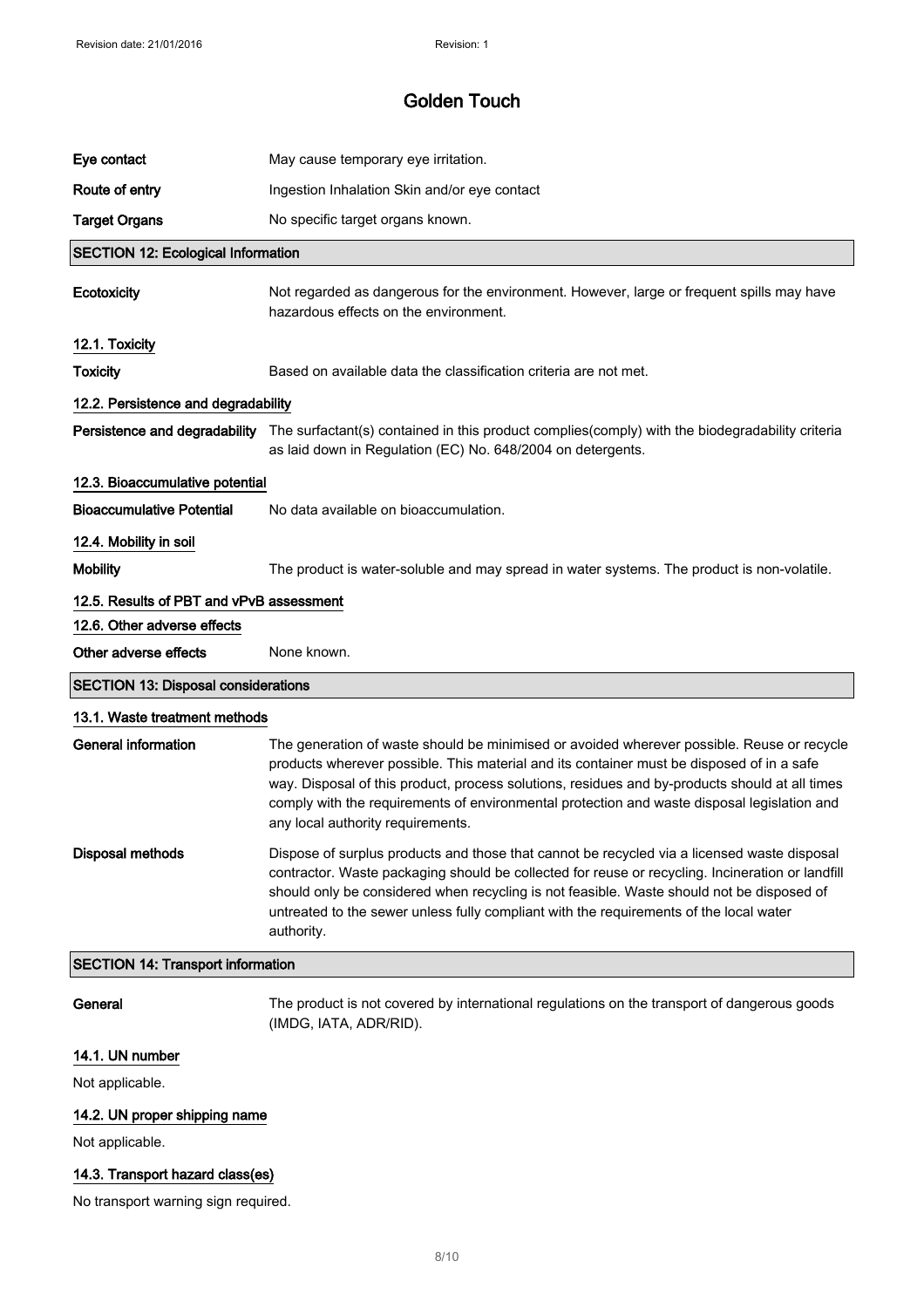### 14.4. Packing group

Not applicable.

### 14.5. Environmental hazards

Environmentally hazardous substance/marine pollutant No.

### 14.6. Special precautions for user

Not applicable.

### 14.7. Transport in bulk according to Annex II of MARPOL73/78 and the IBC Code

Transport in bulk according to Not applicable. Annex II of MARPOL 73/78 and the IBC Code

### SECTION 15: Regulatory information

### 15.1. Safety, health and environmental regulations/legislation specific for the substance or mixture

| <b>EU</b> legislation                       | Regulation (EC) No 1907/2006 of the European Parliament and of the Council of 18                                          |
|---------------------------------------------|---------------------------------------------------------------------------------------------------------------------------|
|                                             | December 2006 concerning the Registration, Evaluation, Authorisation and Restriction of                                   |
|                                             | Chemicals (REACH) (as amended).                                                                                           |
|                                             | Commission Regulation (EU) No 453/2010 of 20 May 2010.                                                                    |
|                                             | Regulation (EC) No 1272/2008 of the European Parliament and of the Council of 16                                          |
|                                             | December 2008 on classification, labelling and packaging of substances and mixtures (as<br>amended).                      |
|                                             | Dangerous Preparations Directive 1999/45/EC.                                                                              |
|                                             | Dangerous Substances Directive 67/548/EEC.                                                                                |
|                                             | Regulation (EC) No 648/2004 of the European Parliament and of the Council of 31 March<br>2004 on detergents (as amended). |
| <b>Health and environmental</b><br>listings | Poisons Schedule Number: No Poison Schedule Number Allocated                                                              |
| Water hazard classification                 | WGK 1                                                                                                                     |

#### 15.2. Chemical safety assessment

No chemical safety assessment has been carried out.

#### Inventories

#### Australia - AICS

None of the ingredients are listed or exempt.

### SECTION 16: Other information

| General information                                                           | This product has been manufactured under ISO 9001 and ISO 14001 Quality and<br>Environmental Management Systems. |
|-------------------------------------------------------------------------------|------------------------------------------------------------------------------------------------------------------|
| <b>Classification procedures</b><br>according to Regulation (EC)<br>1272/2008 | : Calculation method.                                                                                            |
| <b>Training advice</b>                                                        | Read and follow manufacturer's recommendations. Only trained personnel should use this<br>material.              |
| <b>Revision comments</b>                                                      | NOTE: Lines within the margin indicate significant changes from the previous revision.                           |